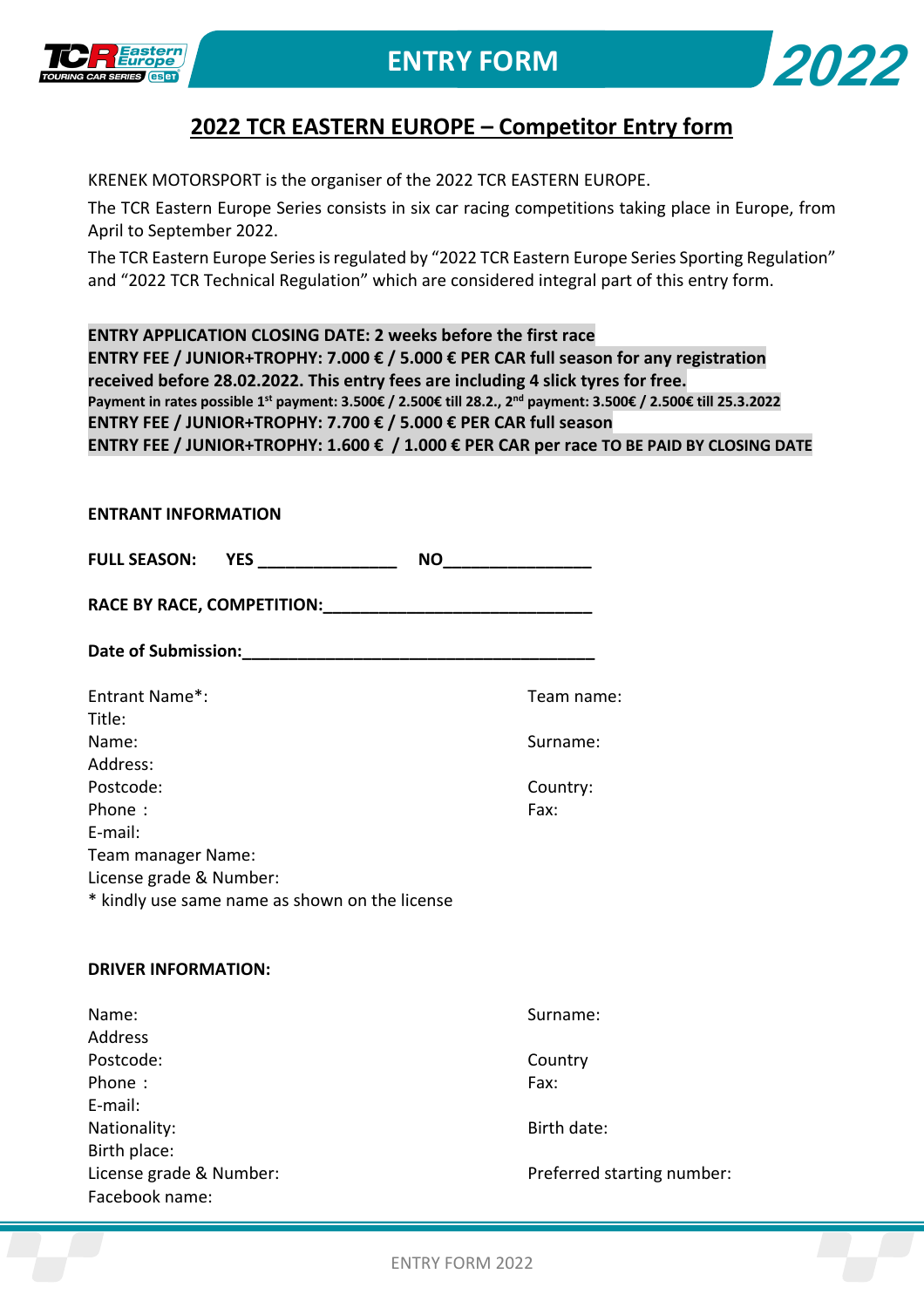



### **VEHICLE INFORMATION:**

Manufacturer/Make Model: Chassis Number: PLEASE ATTACHED THE FIRST PAGE OF THE TCR TECHNICAL FORM

#### **PAYMENT INFORMATION**

Entry fees shall be paid to KRENEK MOTORSPORT s.r.o. account as follows: **ENTRY APPLICATION CLOSING DATE: 2 weeks before the first race**

### **Bank Details & Beneficiary:**

KRENEK MOTORSPORT s.r.o., Revolucni 246, 250 64 Mesice, Czech Republic IBAN – CZ1301000000354059320277 SWIFT - KOMBCZPPXXX

### **INVOICING DETAILS:**

| Cou  |
|------|
| Fax: |
|      |
|      |

Country:

We the undersigned hereby make application to participate in the 2022 TCR Eastern Europe Series. We confirm that we have read and understood the provisions of the International Sporting Code, the "2022 TCR Eastern Europe Series Sporting Regulations" and the "2022 TCR Technical regulation", and we agree on our own and on behalf of everyone associated with our participation to the 2022 TCR Eastern Europe Series to observe and be bound by them.

We declare that we are physically and mentally fit to take part in the event and we are competent to do so. We acknowledge that we understand the nature and type of the competition and the potential risk inherent with motor sport and agree to accept that risk.

We undertake that at the time of the event to which this entry relates we shall have passed or am exempt from an ASN specified medical examination within the specified period.

We declare that to the best of my belief the driver possesses the standard of competence necessary for an event of the type to which this entry relates and that the vehicle entered is suitable and roadworthy for the event having regard to the course and the speeds which will be reached.